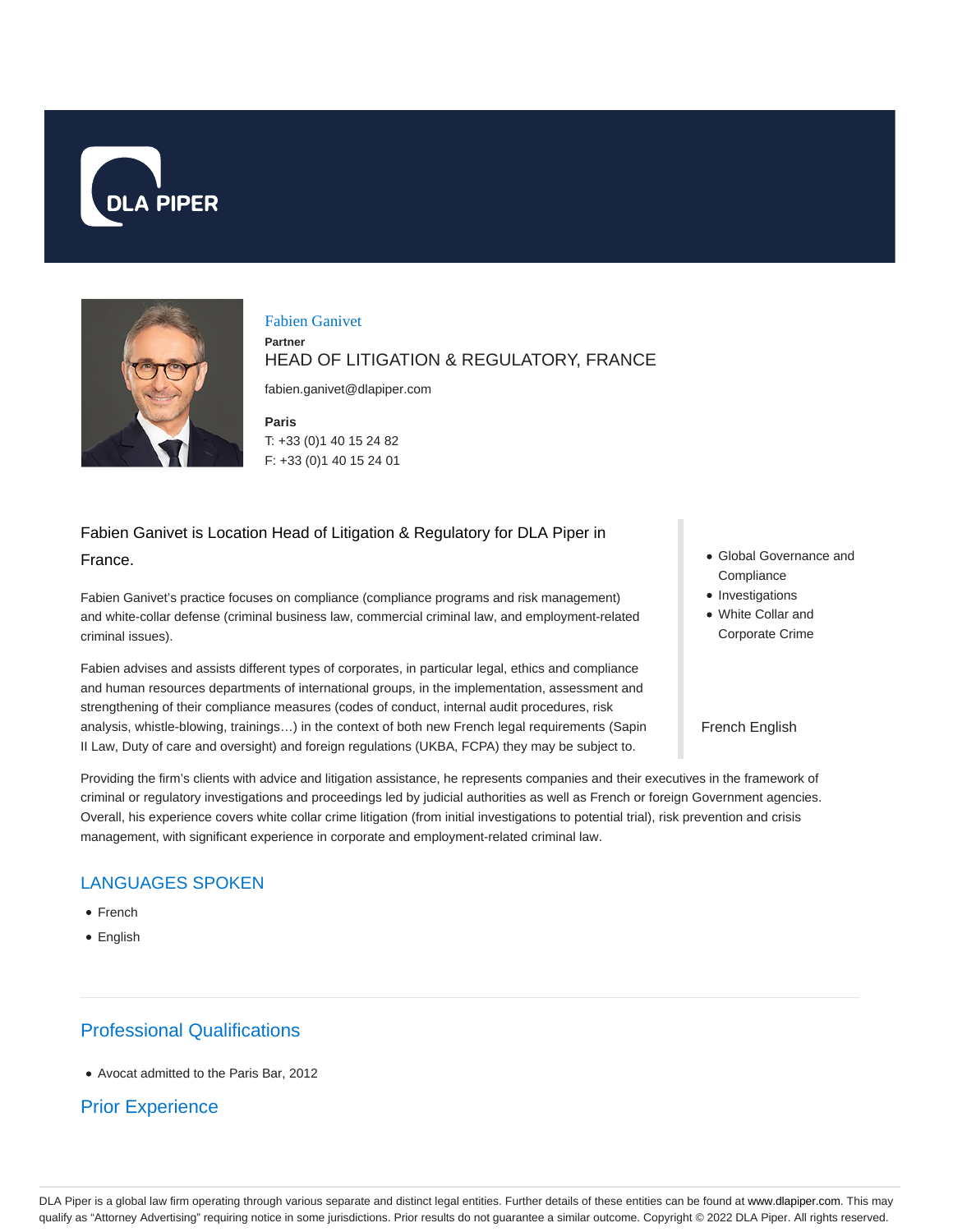Fabien started his career in the French Judiciary (Deputy Public Prosecutor in Paris and Nanterre) before assuming several responsibilities for the French State (Advisor to the President of the National Assembly, Legal Affairs Advisor to the Minister of Homeland Security and to the Minister of Defense). Having joined the private sector, he has worked within a French and an American law firms, as well as within a group ethics and compliance department of a leading global energy company. In parallel, Fabien has had different teaching activities, in particular at Sciences-Po.

#### **Recognitions**

- Chambers Europe Up and Coming Corporate Compliance & Investigations 2021 and 2022
- Acritas Star ™ Lawyer Litigation and Regulatory 2020
- . "Fabien Ganivet has outstanding professional skills and, as a previous prosecutor, he is very thorough and efficient." Legal 500, 2020

#### **Education**

- French National School for the Judiciary (E.N.M.), Top of class, 2001
- University of Paris I (Panthéon-Sorbonne), D.E.A. (Postgraduate degree), Law
- Graduate of the Paris Institute of Political Sciences (Sciences-Po), Public Service section
- Harvard University (Massachusetts, USA), Harvard Summer School

#### INSIGHTS

## **Publications**

**France strengthens its whistleblowing regime: Focus on 3 key changes**

30 June 2022

The law not only transposes the EU whistleblowing directive into French law, strengthening the country's previous regime, but actually goes beyond the directive's requirements.

**France - Global bribery offenses guide**

11 January 2022

**Four years of the Sapin II Law: Lessons learned and what's to come**

5 October 2021

On the fourth anniversary of this ground-breaking anti-corruption law, a look at likely coming developments in France's regulatory environment.

- Video: "Compliance et démocratie, Business Légal Forum", 14 October 2021
- Video: "10èmes Dialogues de l'Inclusion et de la RSE", May 2021
- Blog post: "Publication des nouvelles recommandations de l'Agence française anticorruption", DLA Piper Insights, January 2021
- Article: Revirement de jurisprudence en matière de responsabilité pénale des personnes morales dans le contexte d'une fusionabsorption (s. Cass. crim., 25 novembre 2020, n° 18-86.955) (LJA), Les Echos Executives, Fusions & Acquisitions Magazine, March 2021

DLA Piper is a global law firm operating through various separate and distinct legal entities. Further details of these entities can be found at www.dlapiper.com. This may qualify as "Attorney Advertising" requiring notice in some jurisdictions. Prior results do not guarantee a similar outcome. Copyright © 2022 DLA Piper. All rights reserved.